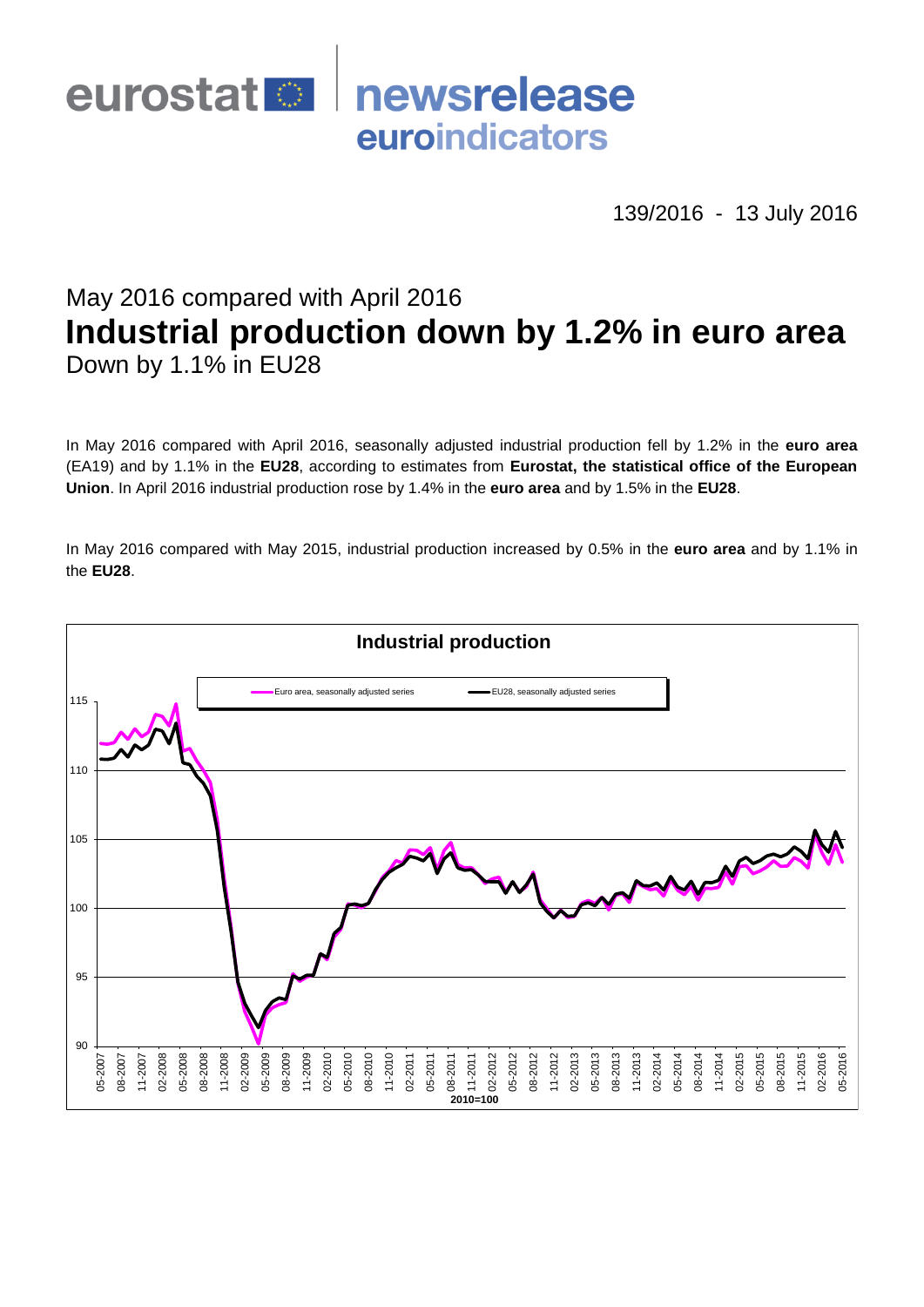# **Monthly comparison by main industrial grouping and by Member State**

The decrease of 1.2% in industrial production in the **euro area** in May 2016, compared with April 2016, is due to production of energy falling by 4.3%, capital goods by 2.3%, durable consumer goods by 1.4%, intermediate goods by 0.4% and non-durable consumer goods by 0.1%.

In the **EU28**, the decrease of 1.1% is due to production of energy falling by 3.3%, capital goods by 2.0%, durable consumer goods by 0.7%, intermediate goods by 0.5% and non-durable consumer goods by 0.3%.

Among Member States for which data are available, the largest decreases in industrial production were registered in the **Netherlands** (-7.8%), **Portugal** (-4.4%), **Greece** (-4.3%) and **Romania** (-4.0%), while increases were recorded in **Lithuania** (+3.9%), **Latvia** (+2.4%), **Slovenia** (+0.6%) and **Malta** (+0.3%).

## **Annual comparison by main industrial grouping and by Member State**

The increase of 0.5% in industrial production in the **euro area** in May 2016, compared with May 2015, is due to production of both intermediate goods and non-durable consumer goods rising by 0.8% and capital goods by 0.3%, while production of energy fell by 1.1% and durable consumer goods by 0.9%.

In the **EU28**, the increase of 1.1% is due to production of non-durable consumer goods rising by 1.5%, capital goods by 1.0% and both intermediate goods and durable consumer goods by 0.8%, while production of energy fell by 2.0%.

Among Member States for which data are available, the highest increases in industrial production were registered in **Slovakia** (+6.0%), **Ireland** (+5.8%), **Latvia** (+5.1%) and **Slovenia** (+5.0%), and the largest decreases in **Malta** (-3.7%), **Bulgaria** (-3.3%) and **Portugal** (-2.4%).

#### Geographical information

The **euro area** (EA19) includes Belgium, Germany, Estonia, Ireland, Greece, Spain, France, Italy, Cyprus, Latvia, Lithuania, Luxembourg, Malta, the Netherlands, Austria, Portugal, Slovenia, Slovakia and Finland.

The **European Union** (EU28) includes Belgium, Bulgaria, the Czech Republic, Denmark, Germany, Estonia, Ireland, Greece, Spain, France, Croatia, Italy, Cyprus, Latvia, Lithuania, Luxembourg, Hungary, Malta, the Netherlands, Austria, Poland, Portugal, Romania, Slovenia, Slovakia, Finland, Sweden and the United Kingdom.

#### Methods and definitions

The **index of industrial production** measures the evolution of the volume of production for industry excluding construction, based on data adjusted for calendar and seasonal effects.

**Seasonally adjusted** euro area and EU series are calculated by aggregating the seasonally adjusted national data. Eurostat carries out the seasonal adjustment of the data for those countries that do not adjust their data for seasonal effects.

Total industry covers [NACE rev.2](http://ec.europa.eu/eurostat/ramon/nomenclatures/index.cfm?TargetUrl=LST_NOM_DTL&StrNom=NACE_REV2&StrLanguageCode=EN&IntPcKey=&StrLayoutCode=HIERARCHIC) sections B to D. Missing observations from Member States for recent months are estimated for the calculation of the euro area and the EU aggregates.

#### Revisions and timetable

Compared with data issued in the News Release [114/2016](http://ec.europa.eu/eurostat/documents/2995521/7481759/4-14062016-AP-EN.pdf/20b1a962-c8ee-449a-8e3a-858e6897de72) of 14 June 2016, the monthly percentage changes for April 2016 have been revised from +1.1% to +1.4% in the euro area and from +1.3% to +1.5% in the EU28. The annual percentage changes have been revised from +2.0% to +2.2% in the euro area and from +2.5% to +2.6% in the EU28.

#### For more information

Eurosta[t database section](http://ec.europa.eu/eurostat/web/short-term-business-statistics/data/database) on short-term business statistics Eurosta[t Statistics Explained article](http://ec.europa.eu/eurostat/statistics-explained/index.php/Industrial_production_(volume)_index_overview) on the industrial production index Th[e weights of the Member States](https://circabc.europa.eu/w/browse/5e6d1e48-056c-4c6a-8278-3ab138bcf575) in the EU and euro area aggregates (See file EU-28\_EA-19\_NEWS\_RELEASE\_WEIGHTINGS\_2010) Eurostat €-indicator[s release calendar](http://ec.europa.eu/eurostat/news/release-calendar)

### Issued by: **Eurostat Press Office**

**Tim ALLEN Tel: +352-4301-33 444 [eurostat-pressoffice@ec.europa.eu](mailto:eurostat-pressoffice@ec.europa.eu)** For further information on data:

**Marko CIP Tel: +352-4301-34 858 [marko.cip@ec.europa.eu](mailto:marko.cip@ec.europa.eu)**

**www**[ec.europa.eu/eurostat/](http://ec.europa.eu/eurostat/)

[@EU\\_Eurostat](http://twitter.com/EU_Eurostat)

**Media requests**: Eurostat media support / Tel: +352-4301-33 408 / [eurostat-mediasupport@ec.europa.eu](mailto:eurostat-mediasupport@ec.europa.eu)

ec.europa.eu/eurostat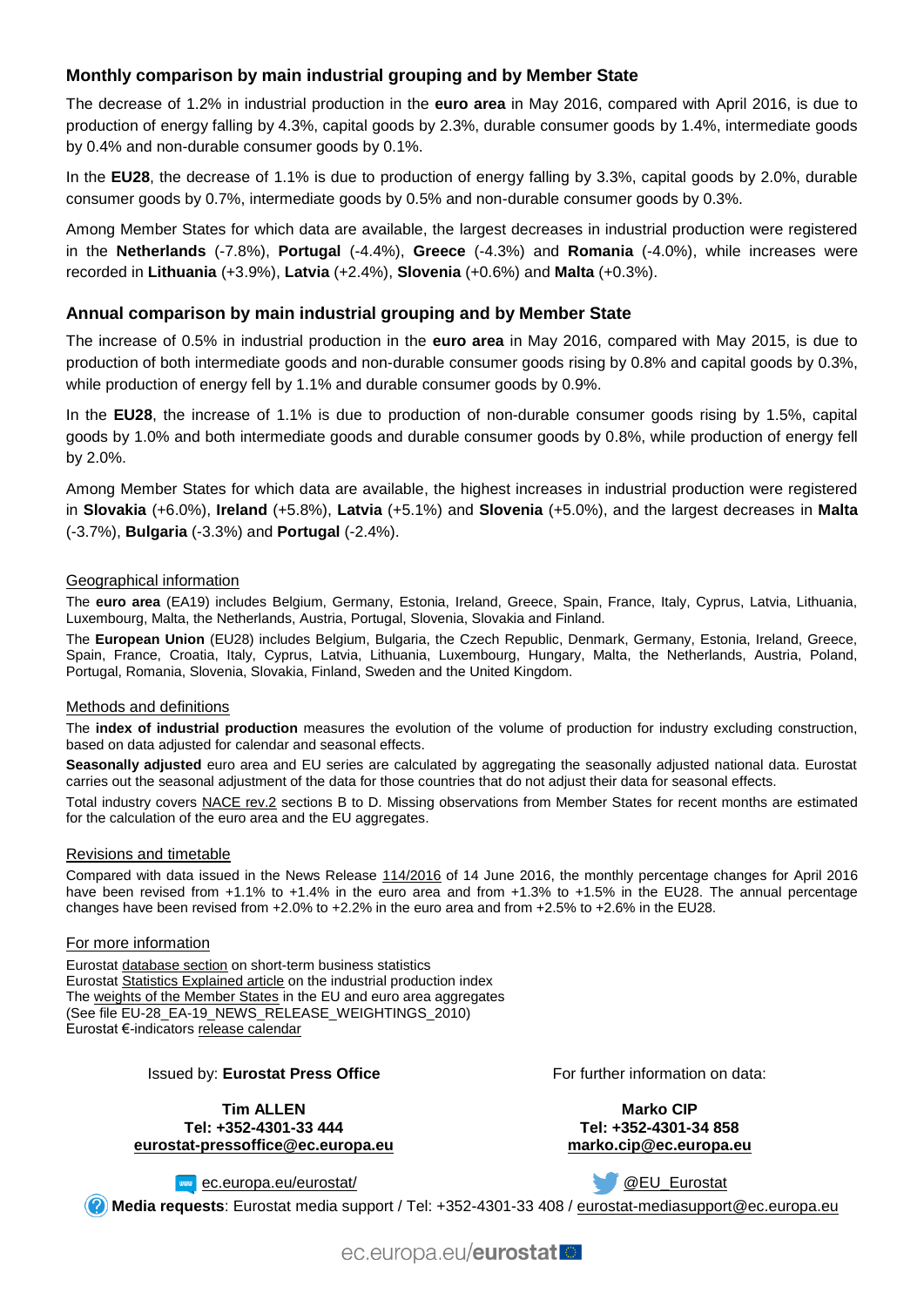# **Industrial production**

% change compared with previous month\*

|                            | Dec-15 | $Jan-16$         | Feb-16 | Mar-16 | Apr-16 | May-16 |  |
|----------------------------|--------|------------------|--------|--------|--------|--------|--|
| <b>EA19</b>                |        |                  |        |        |        |        |  |
| Total industry             | $-0.5$ | 2.4              | $-1.2$ | $-0.8$ | 1.4    | $-1.2$ |  |
| Intermediate goods         | $-0.4$ | 1.2              | 0.1    | $-1.0$ | 0.4    | $-0.4$ |  |
| Energy                     | $-2.6$ | 2.4              | $-1.8$ | 3.1    | 1.5    | $-4.3$ |  |
| Capital goods              | $-0.6$ | 3.9              | $-1.1$ | $-1.1$ | 1.7    | $-2.3$ |  |
| Durable consumer goods     | $-0.6$ | 0.1              | 0.0    | $-0.8$ | 2.4    | $-1.4$ |  |
| Non-durable consumer goods | 0.3    | 3.1              | $-2.3$ | $-3.1$ | 2.6    | $-0.1$ |  |
| <b>EU28</b>                |        |                  |        |        |        |        |  |
| Total industry             | $-0.5$ | 2.0              | $-1.0$ | $-0.5$ | 1.5    | $-1.1$ |  |
| Intermediate goods         | $-0.5$ | 1.3              | 0.2    | $-0.9$ | 0.5    | $-0.5$ |  |
| Energy                     | $-2.8$ | 2.6              | $-1.8$ | 2.6    | 1.4    | $-3.3$ |  |
| Capital goods              | $-0.6$ | 3.1              | $-1.0$ | $-0.7$ | 1.7    | $-2.0$ |  |
| Durable consumer goods     | $-0.1$ | 0.1              | 0.3    | $-0.9$ | 2.0    | $-0.7$ |  |
| Non-durable consumer goods | 0.5    | $2.2\phantom{0}$ | $-1.9$ | $-2.3$ | 3.1    | $-0.3$ |  |

The source dataset is available [here.](http://appsso.eurostat.ec.europa.eu/nui/show.do?query=BOOKMARK_DS-069583_QID_-53045BCF_UID_-3F171EB0&layout=TIME,C,X,0;GEO,L,Y,0;NACE_R2,L,Y,1;INDIC_BT,L,Z,0;S_ADJ,L,Z,1;UNIT,L,Z,2;INDICATORS,C,Z,3;&zSelection=DS-069583UNIT,PCH_PRE;DS-069583S_ADJ,SCA;DS-069583INDIC_BT,PROD;DS-069583INDICATORS,OBS_FLAG;&rankName1=UNIT_1_2_-1_2&rankName2=INDIC-BT_1_2_-1_2&rankName3=INDICATORS_1_2_-1_2&rankName4=S-ADJ_1_2_-1_2&rankName5=TIME_1_0_0_0&rankName6=GEO_1_0_0_1&rankName7=NACE-R2_1_2_1_1&sortR=ASC_-1_FIRST&sortC=ASC_-1_FIRST&rStp=&cStp=&rDCh=&cDCh=&rDM=true&cDM=true&footnes=false&empty=false&wai=false&time_mode=ROLLING&time_most_recent=true&lang=EN&cfo=%23%23%23%2C%23%23%23.%23%23%23)

| Total industry        | <b>Dec-15</b> | <b>Jan-16</b> | Feb-16  | Mar-16  | Apr-16 | May-16   |
|-----------------------|---------------|---------------|---------|---------|--------|----------|
| <b>EA19</b>           | $-0.5$        | 2.4           | $-1.2$  | $-0.8$  | 1.4    | $-1.2$   |
| <b>EU28</b>           | $-0.5$        | 2.0           | $-1.0$  | $-0.5$  | 1.5    | $-1.1$   |
| <b>Belgium</b>        | $-3.9$        | 6.4           | $-2.3$  | $-1.0$  | 0.3    |          |
| <b>Bulgaria</b>       | 1.5           | 0.4           | 0.2     | $-0.7$  | $-0.4$ | $-2.0$   |
| <b>Czech Republic</b> | $-1.6$        | 3.5           | $-0.9$  | 1.5     | $-1.3$ | $-0.4$   |
| <b>Denmark</b>        | 3.4           | 3.0           | $-1.2$  | $-0.3$  | 1.2    | 0.0      |
| Germany               | 0.0           | 2.8           | $-1.0$  | $-0.8$  | 0.8    | $-1.3$   |
| <b>Estonia</b>        | $-1.6$        | 4.8           | $-0.2$  | $-3.5$  | 5.6    | $-3.3$   |
| Ireland               | 0.4           | 14.6          | $-10.0$ | $-17.1$ | 17.0   | $-1.7$   |
| Greece                | 2.3           | $-1.0$        | $-4.6$  | $-0.5$  | 4.0    | $-4.3$   |
| Spain                 | 0.0           | $-0.3$        | $-0.3$  | 1.3     | $-0.2$ | $-0.6$   |
| France                | $-0.9$        | 1.2           | $-1.2$  | $-0.4$  | 1.2    | $-0.5$   |
| Croatia               | $-1.9$        | 2.1           | $-0.1$  | 3.9     | $-2.8$ | $-1.4$   |
| <b>Italy</b>          | $-0.6$        | 1.6           | $-0.8$  | 0.0     | 0.4    | $-0.6$   |
| <b>Cyprus</b>         | $-0.2$        | 2.4           | 0.2     | 1.2     | 1.2    |          |
| Latvia                | $-0.7$        | 0.5           | 0.1     | 4.5     | $-1.9$ | 2.4      |
| Lithuania             | $-3.3$        | 0.9           | 1.2     | $-3.6$  | $-3.0$ | 3.9      |
| Luxembourg            | $-3.1$        | 0.5           | $-0.3$  | 2.1     | $-1.7$ | $-1.4**$ |
| Hungary               | $-0.7$        | 0.1           | $-0.8$  | $-1.2$  | 5.4    | $-0.6$   |
| <b>Malta</b>          | $-0.8$        | $-4.6$        | 2.9     | $-1.0$  | 1.2    | 0.3      |
| <b>Netherlands</b>    | $-1.3$        | 2.6           | $-1.0$  | 1.1     | 3.2    | $-7.8$   |
| Austria               | $-1.3$        | 2.5           | $-1.9$  | 2.5     | $-0.2$ |          |
| Poland                | 0.7           | $-0.2$        | 0.0     | $-0.7$  | 2.3    | $-0.9$   |
| Portugal              | $-1.6$        | 0.8           | 0.8     | $-1.2$  | 6.2    | $-4.4$   |
| Romania               | $-0.3$        | $-2.0$        | 0.8     | 0.8     | 2.1    | $-4.0$   |
| Slovenia              | $-1.0$        | 3.9           | 0.3     | $-0.5$  | 0.5    | 0.6      |
| Slovakia              | 0.1           | $-1.4$        | 2.5     | $-2.3$  | 3.4    | $-1.0$   |
| Finland               | 1.1           | $-2.1$        | 1.9     | $-2.2$  | 2.2    | $-0.4$   |
| <b>Sweden</b>         | $-2.8$        | 2.0           | $-0.1$  | 0.8     | 0.3    | $-0.9$   |
| <b>United Kingdom</b> | $-1.1$        | 0.8           | $-0.2$  | 0.5     | 2.1    | $-0.5$   |
| Norway                | $-0.8$        | 0.3           | 0.4     | $-1.1$  | 0.8    | 0.1      |

\* Calendar and seasonally adjusted

\*\* Estimated by Member State

: Data not available

The source dataset is availabl[e here.](http://appsso.eurostat.ec.europa.eu/nui/show.do?query=BOOKMARK_DS-069583_QID_-3986CD57_UID_-3F171EB0&layout=TIME,C,X,0;GEO,L,Y,0;INDIC_BT,L,Z,0;S_ADJ,L,Z,1;UNIT,L,Z,2;NACE_R2,L,Z,3;INDICATORS,C,Z,4;&zSelection=DS-069583UNIT,PCH_PRE;DS-069583S_ADJ,SCA;DS-069583INDIC_BT,PROD;DS-069583INDICATORS,OBS_FLAG;DS-069583NACE_R2,B-D;&rankName1=UNIT_1_2_-1_2&rankName2=INDIC-BT_1_2_-1_2&rankName3=INDICATORS_1_2_-1_2&rankName4=S-ADJ_1_2_-1_2&rankName5=NACE-R2_1_2_-1_2&rankName6=TIME_1_0_0_0&rankName7=GEO_1_2_0_1&sortC=ASC_-1_FIRST&rStp=&cStp=&rDCh=&cDCh=&rDM=true&cDM=true&footnes=false&empty=false&wai=false&time_mode=ROLLING&time_most_recent=true&lang=EN&cfo=%23%23%23%2C%23%23%23.%23%23%23)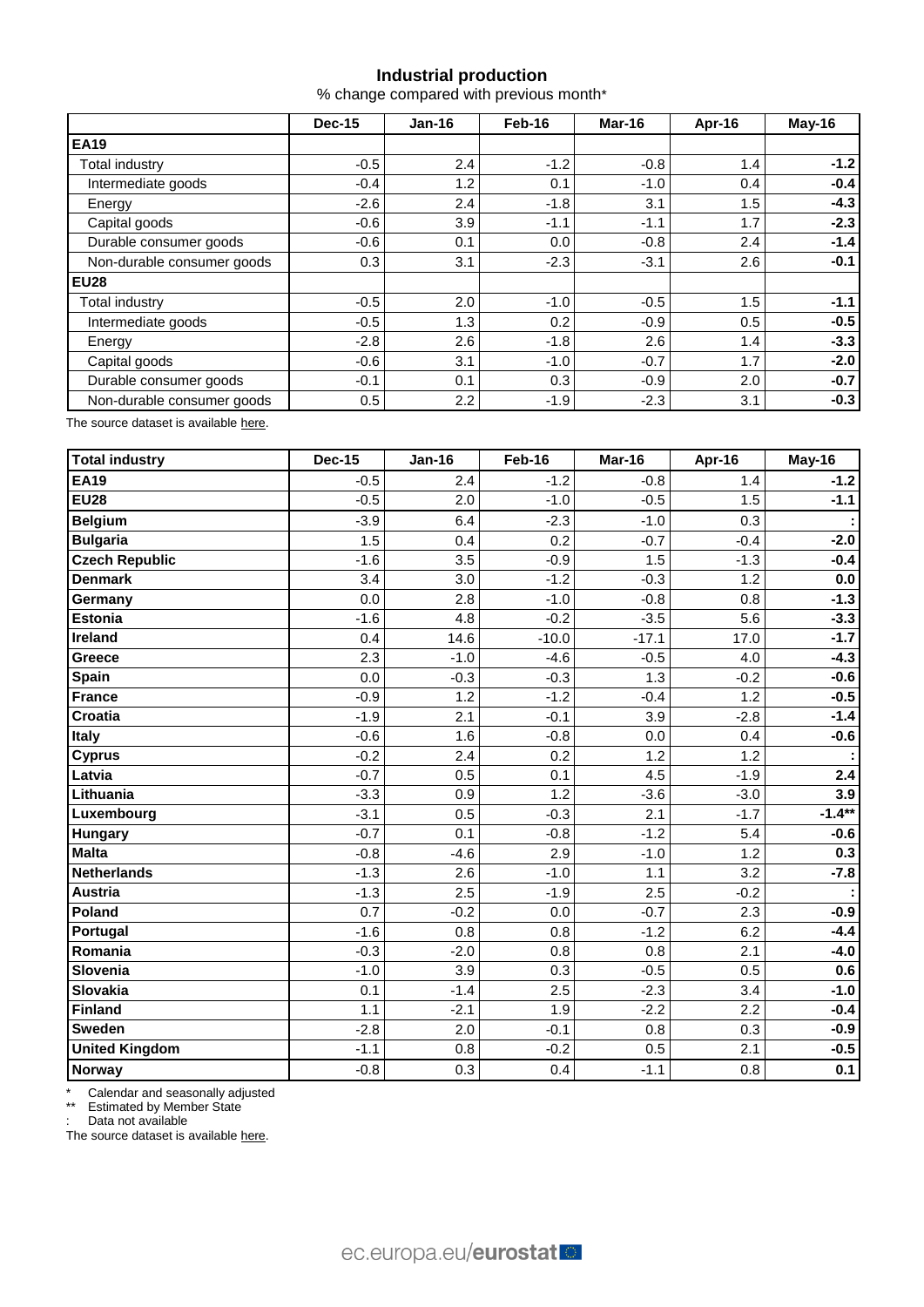# **Industrial production**

% change compared with same month of the previous year\*

|                            | <b>Dec-15</b> | $Jan-16$ | Feb-16 | Mar-16 | Apr-16 | May-16 |  |
|----------------------------|---------------|----------|--------|--------|--------|--------|--|
| <b>EA19</b>                |               |          |        |        |        |        |  |
| Total industry             | $-0.1$        | 3.5      | 0.9    | 0.2    | 2.2    | 0.5    |  |
| Intermediate goods         | 0.9           | 2.6      | 2.4    | 0.8    | 1.6    | 0.8    |  |
| Energy                     | $-5.5$        | $-3.4$   | $-6.7$ | $-0.5$ | 3.3    | $-1.1$ |  |
| Capital goods              | $-0.5$        | 5.3      | 3.4    | 1.7    | 3.6    | 0.3    |  |
| Durable consumer goods     | 1.1           | 2.6      | 1.6    | 1.0    | 2.1    | $-0.9$ |  |
| Non-durable consumer goods | 2.6           | 7.2      | 0.8    | $-3.5$ | 1.0    | 0.8    |  |
| <b>EU28</b>                |               |          |        |        |        |        |  |
| Total industry             | 0.2           | 3.2      | 0.9    | 0.4    | 2.6    | 1.1    |  |
| Intermediate goods         | 0.7           | 2.2      | 2.1    | 0.5    | 1.4    | 0.8    |  |
| Energy                     | $-4.5$        | $-2.1$   | $-4.7$ | $-0.2$ | 2.4    | $-2.0$ |  |
| Capital goods              | 0.2           | 5.3      | 3.1    | 1.9    | 3.5    | 1.0    |  |
| Durable consumer goods     | 1.2           | 2.5      | 2.6    | 1.3    | 2.8    | 0.8    |  |
| Non-durable consumer goods | 2.2           | 5.6      | 0.7    | $-2.9$ | 2.3    | 1.5    |  |

The source dataset is available [here.](http://appsso.eurostat.ec.europa.eu/nui/show.do?query=BOOKMARK_DS-069583_QID_-628F3FF0_UID_-3F171EB0&layout=TIME,C,X,0;GEO,L,Y,0;NACE_R2,L,Y,1;INDIC_BT,L,Z,0;S_ADJ,L,Z,1;UNIT,L,Z,2;INDICATORS,C,Z,3;&zSelection=DS-069583UNIT,PCH_PRE;DS-069583S_ADJ,SCA;DS-069583INDIC_BT,PROD;DS-069583INDICATORS,OBS_FLAG;&rankName1=UNIT_1_2_-1_2&rankName2=INDIC-BT_1_2_-1_2&rankName3=INDICATORS_1_2_-1_2&rankName4=S-ADJ_1_2_-1_2&rankName5=TIME_1_0_0_0&rankName6=GEO_1_0_0_1&rankName7=NACE-R2_1_2_1_1&sortR=ASC_-1_FIRST&sortC=ASC_-1_FIRST&rStp=&cStp=&rDCh=&cDCh=&rDM=true&cDM=true&footnes=false&empty=false&wai=false&time_mode=ROLLING&time_most_recent=true&lang=EN&cfo=%23%23%23%2C%23%23%23.%23%23%23)

| <b>Total industry</b> | <b>Dec-15</b> | <b>Jan-16</b> | Feb-16 | Mar-16  | Apr-16 | May-16   |
|-----------------------|---------------|---------------|--------|---------|--------|----------|
| <b>EA19</b>           | $-0.1$        | 3.5           | 0.9    | 0.2     | 2.2    | 0.5      |
| <b>EU28</b>           | 0.2           | 3.2           | 0.9    | 0.4     | 2.6    | $1.1$    |
| <b>Belgium</b>        | $-0.6$        | 5.6           | 5.8    | 1.2     | 2.3    |          |
| <b>Bulgaria</b>       | 3.5           | 2.2           | 2.7    | 2.6     | 2.6    | $-3.3$   |
| <b>Czech Republic</b> | $-0.7$        | 4.1           | 1.8    | 4.1     | 1.3    | 1.0      |
| <b>Denmark</b>        | $-0.9$        | 4.8           | 2.9    | $-0.9$  | 1.8    | 4.1      |
| Germany               | $-1.1$        | 2.8           | 1.3    | 0.3     | 1.0    | $-0.3$   |
| <b>Estonia</b>        | $-8.3$        | $-0.3$        | $-1.5$ | $-4.9$  | 0.7    | $-1.9$   |
| Ireland               | 22.5          | 43.1          | $-2.0$ | $-11.7$ | 4.6    | 5.8      |
| <b>Greece</b>         | 6.4           | 4.8           | $-2.4$ | $-3.7$  | 3.4    | 3.2      |
| <b>Spain</b>          | 4.4           | 3.4           | 1.8    | 3.7     | 2.8    | $1.2$    |
| <b>France</b>         | $-1.0$        | 1.8           | 0.4    | $-0.8$  | 1.9    | 0.6      |
| Croatia               | 0.6           | 9.4           | 4.7    | 6.9     | 5.0    | 1.7      |
| Italy                 | $-0.9$        | 3.6           | 1.1    | 0.5     | 1.8    | $-0.6$   |
| <b>Cyprus</b>         | 7.0           | 10.8          | 8.9    | 10.3    | 10.1   |          |
| Latvia                | 2.7           | 4.8           | 3.8    | 2.7     | $-0.5$ | 5.1      |
| Lithuania             | 3.5           | 9.2           | 5.6    | 2.7     | $-1.6$ | $-0.2$   |
| Luxembourg            | $-0.2$        | 2.6           | $-0.5$ | 2.0     | 2.1    | $-1.5**$ |
| Hungary               | 6.9           | 2.4           | 1.8    | $-2.3$  | 5.2    | 4.2      |
| <b>Malta</b>          | 5.4           | $-8.2$        | $-2.8$ | $-4.4$  | $-2.7$ | $-3.7$   |
| <b>Netherlands</b>    | $-7.5$        | $-4.8$        | $-4.7$ | 2.0     | 7.3    | 0.7      |
| <b>Austria</b>        | $-1.3$        | 2.3           | $-1.4$ | 3.2     | 3.1    |          |
| Poland                | 4.4           | 3.6           | 2.9    | 0.5     | 5.9    | 3.5      |
| Portugal              | 0.7           | 0.3           | 2.1    | 0.3     | 3.7    | $-2.4$   |
| Romania               | 1.6           | $-1.5$        | $-0.9$ | $-2.0$  | 4.3    | $-1.1$   |
| Slovenia              | 2.4           | 6.1           | 6.3    | 4.7     | 5.5    | 5.0      |
| <b>Slovakia</b>       | 6.0           | 1.6           | 7.0    | $-1.9$  | 7.8    | 6.0      |
| <b>Finland</b>        | 2.1           | $-1.6$        | 2.8    | $-2.9$  | 2.0    | 1.0      |
| <b>Sweden</b>         | 1.6           | 6.1           | 4.7    | 5.0     | 2.9    | 0.8      |
| <b>United Kingdom</b> | $-0.3$        | 0.7           | $-1.1$ | 0.3     | 4.2    | 3.4      |
| Norway                | $-2.1$        | $-0.3$        | $-1.8$ | $-4.0$  | 3.2    | $-0.5$   |

\* Calendar adjusted

\*\* Estimated by Member State

: Data not available

The source dataset is available [here.](http://appsso.eurostat.ec.europa.eu/nui/show.do?query=BOOKMARK_DS-069583_QID_690FAA53_UID_-3F171EB0&layout=TIME,C,X,0;GEO,L,Y,0;NACE_R2,L,Y,1;INDIC_BT,L,Z,0;S_ADJ,L,Z,1;UNIT,L,Z,2;INDICATORS,C,Z,3;&zSelection=DS-069583UNIT,PCH_SM;DS-069583S_ADJ,CA;DS-069583INDIC_BT,PROD;DS-069583INDICATORS,OBS_FLAG;&rankName1=UNIT_1_2_-1_2&rankName2=INDIC-BT_1_2_-1_2&rankName3=INDICATORS_1_2_-1_2&rankName4=S-ADJ_1_2_-1_2&rankName5=TIME_1_0_0_0&rankName6=GEO_1_2_0_1&rankName7=NACE-R2_1_2_1_1&sortC=ASC_-1_FIRST&rStp=&cStp=&rDCh=&cDCh=&rDM=true&cDM=true&footnes=false&empty=false&wai=false&time_mode=ROLLING&time_most_recent=true&lang=EN&cfo=%23%23%23%2C%23%23%23.%23%23%23)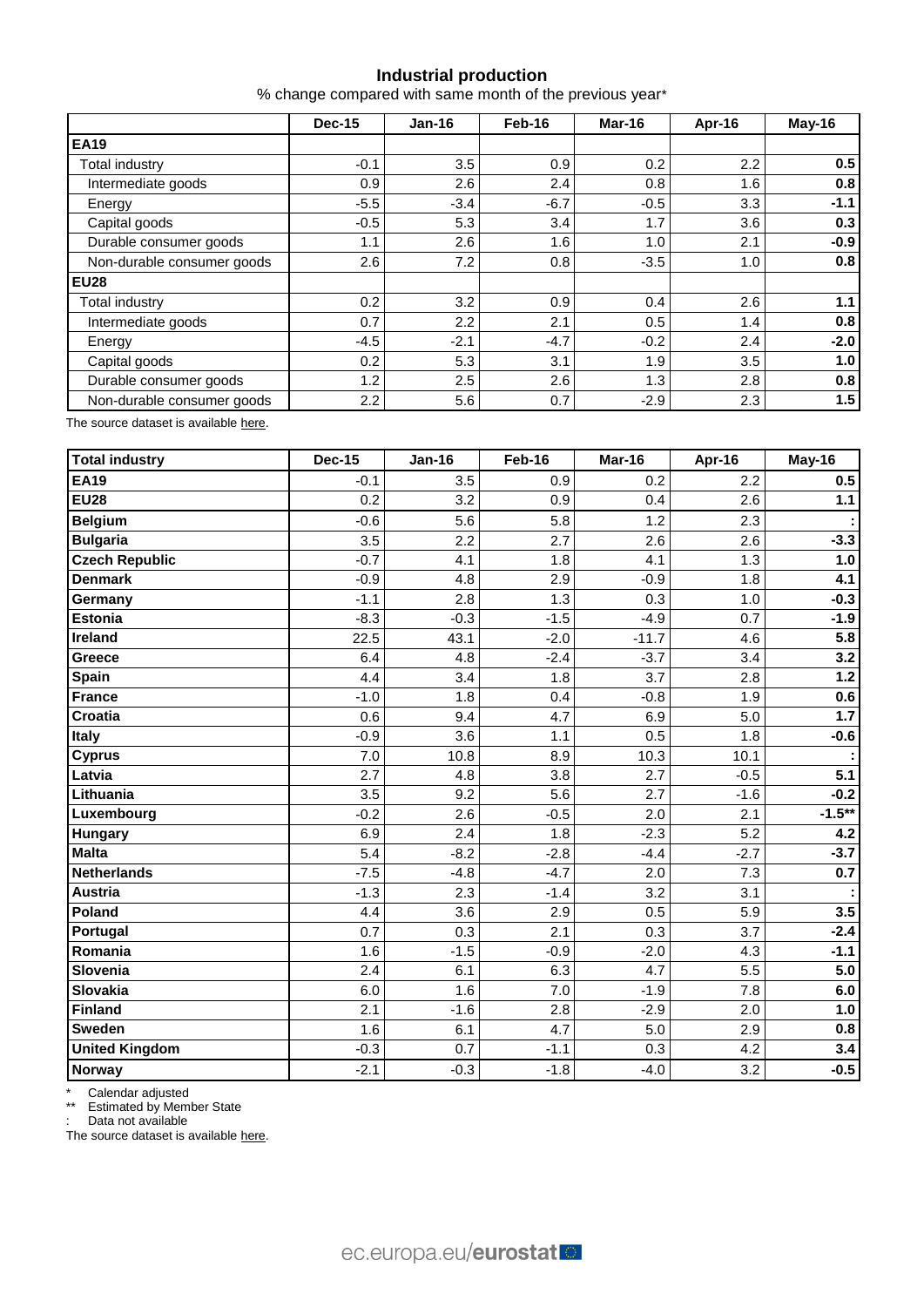# **Production indices for total industry, calendar and seasonally adjusted**

(base year 2010)

|                       | 05/15 | 06/15 | 07/15 | 08/15 | 09/15 | 10/15 | 11/15 | 12/15 | 01/16 | 02/16 | 03/16 | 04/16 | 05/16 |
|-----------------------|-------|-------|-------|-------|-------|-------|-------|-------|-------|-------|-------|-------|-------|
| <b>EA19</b>           | 102.7 | 103.0 | 103.5 | 103.0 | 103.1 | 103.7 | 103.4 | 102.9 | 105.4 | 104.1 | 103.2 | 104.6 | 103.3 |
| <b>EU28</b>           | 103.5 | 103.8 | 103.9 | 103.7 | 103.9 | 104.5 | 104.1 | 103.6 | 105.7 | 104.6 | 104.1 | 105.6 | 104.4 |
| <b>Belgium</b>        | 103.6 | 101.4 | 103.4 | 103.4 | 103.5 | 104.5 | 106.9 | 102.7 | 109.2 | 106.7 | 105.6 | 105.9 |       |
| <b>Bulgaria</b>       | 111.0 | 110.6 | 110.1 | 110.1 | 109.2 | 110.4 | 110.9 | 112.5 | 113.0 | 113.2 | 112.4 | 111.9 | 109.7 |
| <b>Czech Republic</b> | 115.6 | 116.2 | 117.9 | 113.4 | 116.0 | 117.5 | 116.0 | 114.1 | 118.1 | 117.1 | 118.8 | 117.2 | 116.8 |
| <b>Denmark</b>        | 103.0 | 108.8 | 103.3 | 106.9 | 105.2 | 102.1 | 100.8 | 104.2 | 107.3 | 106.0 | 105.7 | 107.0 | 107.0 |
| Germany               | 109.0 | 109.3 | 109.9 | 108.9 | 108.5 | 108.7 | 108.3 | 108.3 | 111.3 | 110.2 | 109.3 | 110.2 | 108.8 |
| <b>Estonia</b>        | 129.7 | 128.5 | 127.6 | 128.3 | 128.5 | 128.9 | 125.4 | 123.4 | 129.3 | 129.0 | 124.5 | 131.5 | 127.2 |
| Ireland               | 130.9 | 132.1 | 139.2 | 138.2 | 139.6 | 141.8 | 140.3 | 140.8 | 161.3 | 145.1 | 120.3 | 140.7 | 138.3 |
| Greece                | 83.6  | 83.6  | 86.0  | 89.6  | 88.2  | 87.0  | 90.3  | 92.4  | 91.5  | 87.3  | 86.9  | 90.3  | 86.5  |
| Spain                 | 94.1  | 94.5  | 95.0  | 93.9  | 95.1  | 95.4  | 95.5  | 95.5  | 95.2  | 95.0  | 96.2  | 96.0  | 95.5  |
| <b>France</b>         | 100.7 | 101.7 | 99.5  | 102.2 | 102.0 | 102.4 | 101.8 | 101.0 | 102.2 | 100.9 | 100.5 | 101.7 | 101.2 |
| Croatia               | 95.8  | 93.8  | 96.1  | 92.5  | 98.0  | 99.7  | 98.1  | 96.2  | 98.2  | 98.1  | 101.9 | 99.0  | 97.6  |
| <b>Italy</b>          | 92.8  | 91.7  | 92.7  | 92.3  | 92.2  | 92.8  | 92.4  | 91.8  | 93.3  | 92.6  | 92.6  | 93.0  | 92.4  |
| <b>Cyprus</b>         | 74.3  | 72.9  | 74.4  | 75.4  | 75.3  | 74.8  | 76.7  | 76.5  | 78.4  | 78.6  | 79.5  | 80.5  |       |
| Latvia                | 119.4 | 117.8 | 119.1 | 118.1 | 117.8 | 118.0 | 119.1 | 118.3 | 118.9 | 119.0 | 124.3 | 121.9 | 124.9 |
| Lithuania             | 120.5 | 121.1 | 121.9 | 117.7 | 115.9 | 128.3 | 125.7 | 121.6 | 122.7 | 124.2 | 119.7 | 116.1 | 120.6 |
| Luxembourg            | 99.6  | 98.4  | 98.2  | 100.8 | 97.9  | 100.0 | 102.1 | 99.0  | 99.5  | 99.2  | 101.3 | 99.6  | 98.2* |
| Hungary               | 120.1 | 121.5 | 120.9 | 118.7 | 122.3 | 124.3 | 122.6 | 121.7 | 121.8 | 120.8 | 119.4 | 125.9 | 125.1 |
| <b>Malta</b>          | 100.4 | 102.6 | 100.5 | 99.3  | 99.6  | 101.5 | 98.6  | 97.9  | 93.4  | 96.1  | 95.2  | 96.3  | 96.6  |
| <b>Netherlands</b>    | 90.6  | 93.6  | 93.1  | 89.9  | 91.2  | 93.7  | 93.5  | 92.3  | 94.7  | 93.8  | 94.8  | 97.8  | 90.2  |
| Austria               | 109.6 | 110.6 | 112.2 | 110.5 | 110.1 | 112.3 | 111.3 | 109.8 | 112.5 | 110.4 | 113.2 | 113.0 |       |
| Poland                | 118.7 | 119.2 | 119.4 | 117.9 | 119.8 | 120.8 | 121.6 | 122.5 | 122.2 | 122.2 | 121.4 | 124.2 | 123.1 |
| Portugal              | 98.7  | 97.1  | 99.1  | 97.1  | 96.1  | 99.9  | 96.2  | 94.7  | 95.5  | 96.3  | 95.1  | 101.0 | 96.6  |
| Romania               | 130.9 | 131.9 | 132.2 | 131.6 | 133.1 | 132.7 | 132.6 | 132.2 | 129.5 | 130.5 | 131.5 | 134.3 | 128.9 |
| Slovenia              | 106.7 | 106.3 | 107.1 | 106.9 | 107.8 | 107.3 | 107.8 | 106.7 | 110.9 | 111.2 | 110.6 | 111.2 | 111.9 |
| Slovakia              | 132.2 | 137.2 | 139.5 | 134.3 | 138.2 | 136.5 | 140.2 | 140.4 | 138.4 | 141.9 | 138.6 | 143.3 | 141.9 |
| <b>Finland</b>        | 92.9  | 94.2  | 94.0  | 93.2  | 94.3  | 93.4  | 93.6  | 94.6  | 92.6  | 94.4  | 92.3  | 94.3  | 93.9  |
| Sweden                | 98.1  | 97.7  | 95.3  | 98.7  | 99.3  | 99.4  | 99.8  | 97.0  | 98.9  | 98.8  | 99.6  | 99.9  | 99.0  |
| <b>United Kingdom</b> | 99.0  | 98.9  | 98.3  | 99.3  | 99.4  | 99.6  | 98.8  | 97.7  | 98.5  | 98.3  | 98.8  | 100.9 | 100.4 |
| <b>Norway</b>         | 96.6  | 99.2  | 98.3  | 99.2  | 100.7 | 96.7  | 96.4  | 95.6  | 95.9  | 96.3  | 95.2  | 96.0  | 96.1  |

\* Estimated by Member State

: Data not available

The source dataset is available [here.](http://appsso.eurostat.ec.europa.eu/nui/show.do?query=BOOKMARK_DS-069583_QID_24071044_UID_-3F171EB0&layout=TIME,C,X,0;GEO,L,Y,0;INDIC_BT,L,Z,0;S_ADJ,L,Z,1;UNIT,L,Z,2;NACE_R2,L,Z,3;INDICATORS,C,Z,4;&zSelection=DS-069583UNIT,I10;DS-069583S_ADJ,SCA;DS-069583INDIC_BT,PROD;DS-069583INDICATORS,OBS_FLAG;DS-069583NACE_R2,B-D;&rankName1=UNIT_1_2_-1_2&rankName2=INDIC-BT_1_2_-1_2&rankName3=INDICATORS_1_2_-1_2&rankName4=S-ADJ_1_2_-1_2&rankName5=NACE-R2_1_2_1_1&rankName6=TIME_1_0_0_0&rankName7=GEO_1_2_0_1&sortC=ASC_-1_FIRST&rStp=&cStp=&rDCh=&cDCh=&rDM=true&cDM=true&footnes=false&empty=false&wai=false&time_mode=ROLLING&time_most_recent=true&lang=EN&cfo=%23%23%23%2C%23%23%23.%23%23%23)